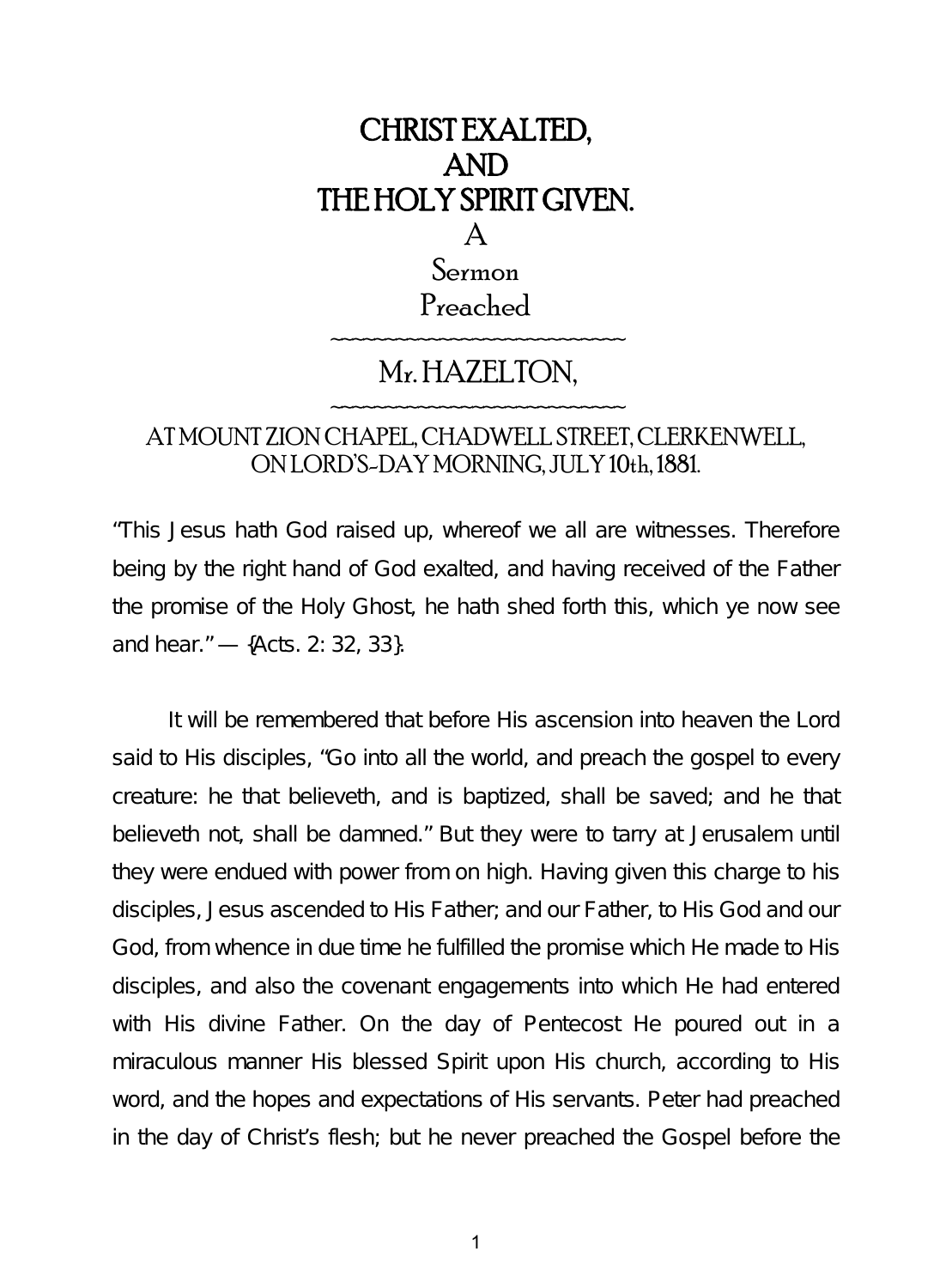death and resurrection of the Saviour, as he preached it on the day of Pentecost, for we learn that when Jesus spoke, concerning His death, Peter took Him aside, and rebuked Him. Peter could not bear to hear of the sufferings and death of His Master, and none of the disciples would accept the fact that He was about to leave them, and therefore, they said one to another, "What is this that He saith unto us: A little while, and ye shall not see me, and again, a little while, and ye shall see me; and because I go unto the Father? What is this that He saith, A little while? We cannot tell what He saith." However, the time came when Jesus died, and put away sin by the sacrifice of Himself, and the disciples having lost the personal presence of their Master, remained, according to His orders, in the city of Jerusalem. On the day of Pentecost the promise was fulfilled; a marvelous measure of Divine "power" was poured down upon their heads and their hearts, and the Old Testament—the New was not then in existence—appeared to them as a new book. The prophecies, the promises, and the doctrines of grace, as recorded in the Old Testament were understood, and Peter, for the first time, "preached" the Gospel with the Holy Ghost sent down from heaven." On the day of Pentecost they saw that the death of their Lord was essential to salvation ; that the blood of the dear Redeemer was required to put away sin, and that God could not be just, and the justifier of the ungodly, without the interposition of that Ransom. Therefore having received the Holy Spirit they proceeded to address the multitude in various languages. Some of the people sneered and mocked, and others said, "These men are full of new wine." But Peter being divinely inspired, rose, and preached the Gospel in the new light and power which he had received from heaven, and my text forms a part of the first sermon preached after the outpouring of the Spirit. "This Jesus," said Peter, "hath God raised up, whereof we all are witnesses. Therefore, being by the right hand of God exalted, and having received of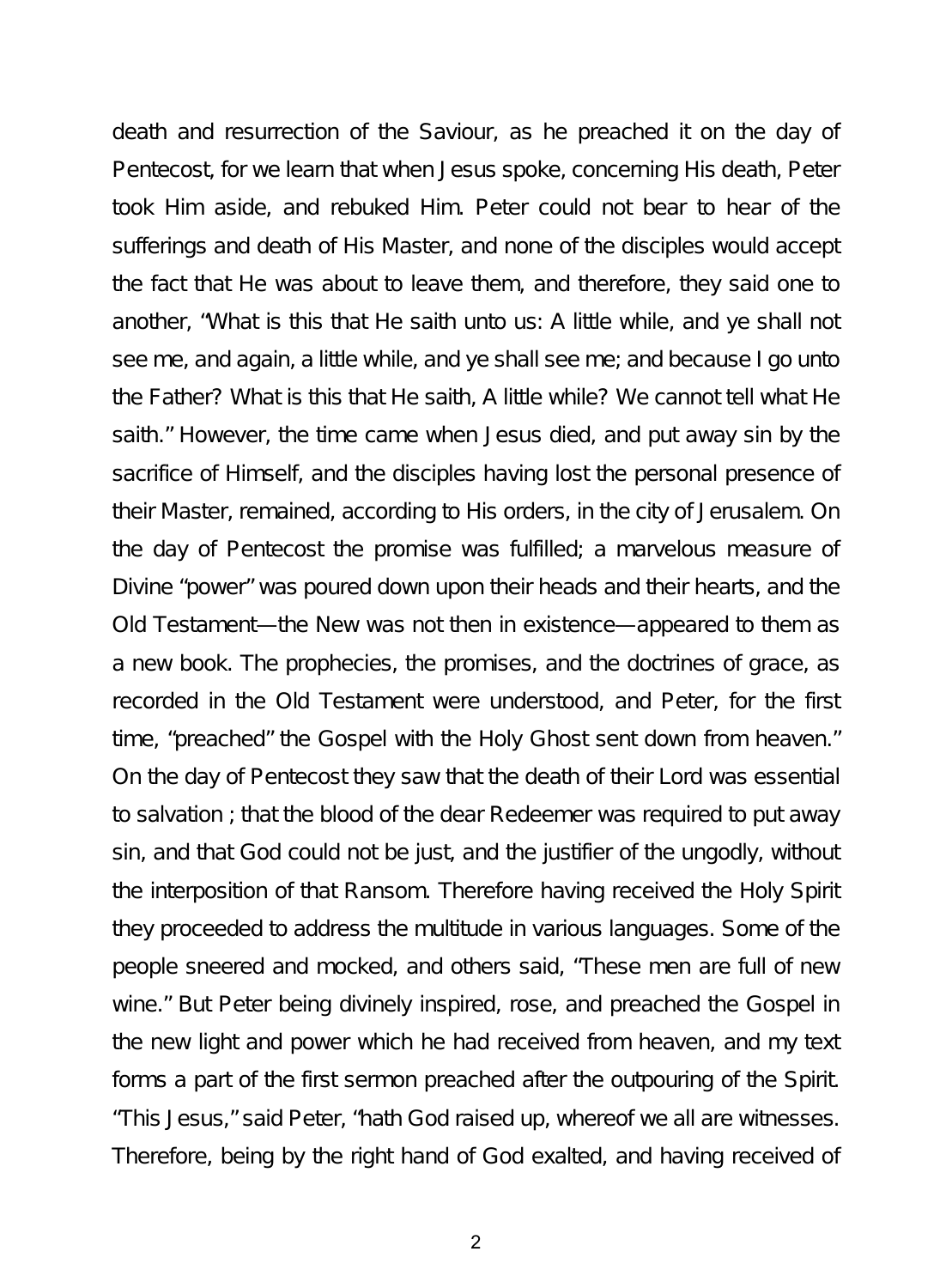the Father the promise of the Holy Ghost, He hath shed forth this which ye now see and hear."

Let me Endeavour simply to illustrate the text, and in so doing you perceive that we shall have to notice three things. First, the resurrection of the Lord; and, secondly, His exaltation at the right hand of God; and, thirdly and lastly, the effusion of the Holy Spirit: "He hath shed forth this which ye now see and hear."

In the first place, let me offer a few observations upon the resurrection of our glorious Lord. I dare say some of my remarks this morning will be doctrinal, but I have long believed that there is no spiritual meat or drink, no spiritual honey, milk or wine, for the saints of God, without the glorious doctrines of grace. The incarnation of the Son of God is a wonderful doctrine; His obedient life and sacrificial death are glorious themes, and it is also very blessed when one is influenced by the Holy Ghost to dwell upon His burial and resurrection. It is said emphatically in the Word, that Jesus died, and was buried. He did not return to life immediately after He had died on the cross. It was necessary that he should enter the grave; necessary that He should lie there three days and three nights; necessary that He should conquer death in his own territories, and necessary that He should sanctify the tomb for the sleeping dust of all His blood-bought people. Our great Redeemer is now Lord of all, having taken possession of all things for Himself. He has taken possession of His church; He has taken possession of all the grace that is required to save His people; He has taken possession of death; He has taken possession of the grave; He has taken possession of heaven, and of all those mansions which eternal love ordained; and He has left on record a blessed and precious promise for His people: "Where I am, there shall also My servant be." In looking at the resurrection of Jesus, we shall first regard it as a proof of the fact that His great saving work is done,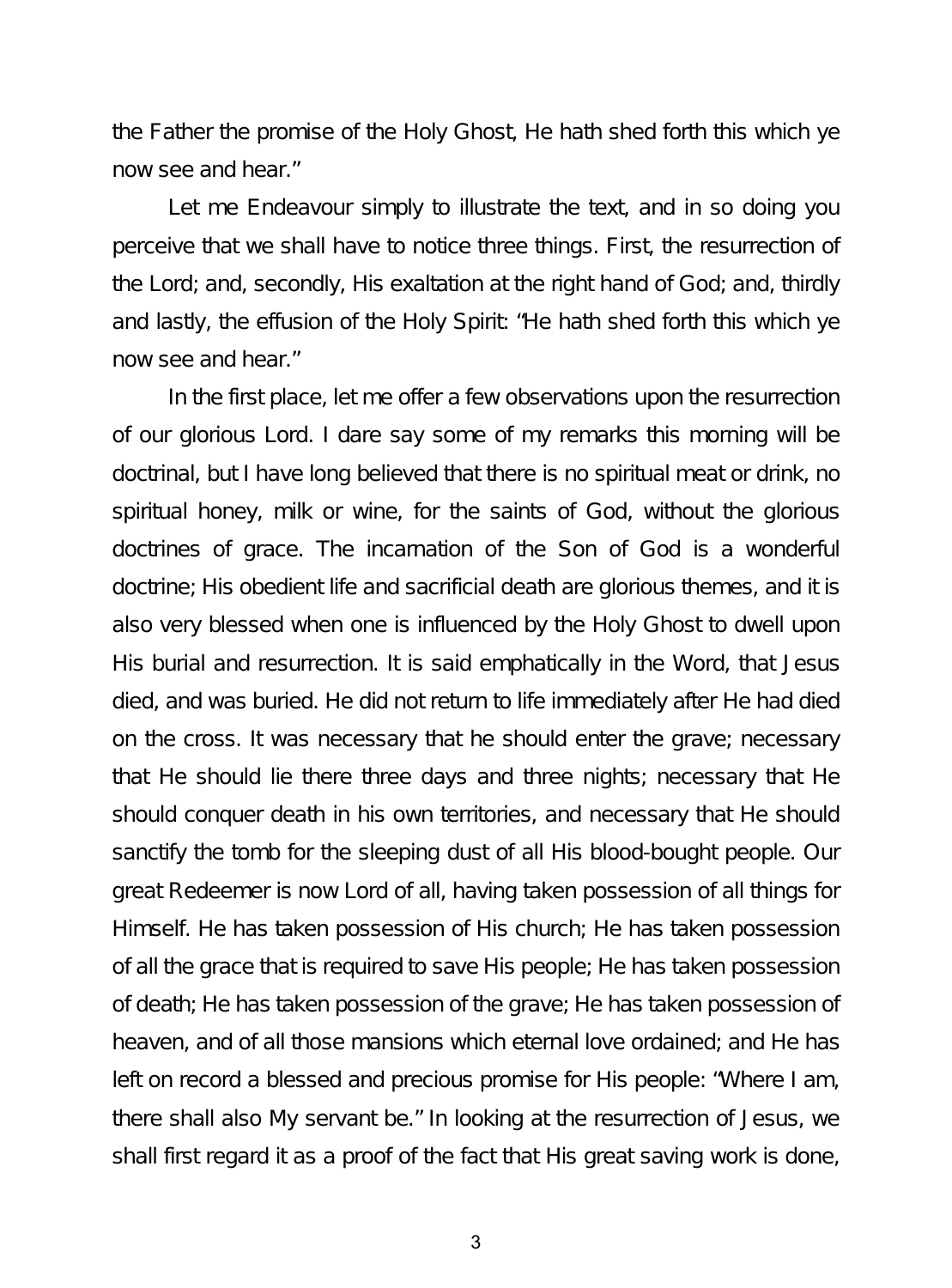or that redemption is finished for ever. Had not redemption been completed, had not our debts been fully and eternally paid, had not our guilt been quite expiated, and our sin wholly put away, Justice would not have opened the Saviour's tomb, and eternal righteousness and truth would not have permitted our great Surety to leave the prison. Blessed for ever be the name of the Redeemer, He is not in the grave, but on the throne; He is not in the world, but at the right hand of God; and that He is there proves the real and blessed fact upon which our hope rests, that redemption's great work is done; that the perfections of God have been brought together in everlasting beauty and harmony, and that there is eternal peace between the everlasting God and man. That the blood that was demanded has been shed, and the atonement that was required has been made and taken into heaven, appeasing for ever the great Jehovah on His throne, Christ's resurrection makes clear. I hardly know how to receive the words of Dr. Watts, when speaking of God's throne—

## "Once 'twas <sup>a</sup> seat of dreadful wrath,

### And shot devouring flame?'

Well the throne of God is not now a seat of wrath, neither does it shoot devouring flame; for the blood of Jesus has been taken within the vail, sprinkled upon that high and majestic throne, and there are no fires now to quench; no curses now to inflict, and no attributes now to reconcile. The heavens of eternal glory are everlastingly filled with the fragrance of the Saviour's atonement, and mercy reigns over guilty men. Grace reigns righteously and equitably; so that God is just, and yet the Justifier of them that believe in him. When the blood was taken into heaven, God smelled a sweet savour of rest, and eternal justice descended in connection with angels, and rolled back the stone that was over the grave of Emmanuel, and He that was dead came forth, and thus the resurrection of our Lord forms a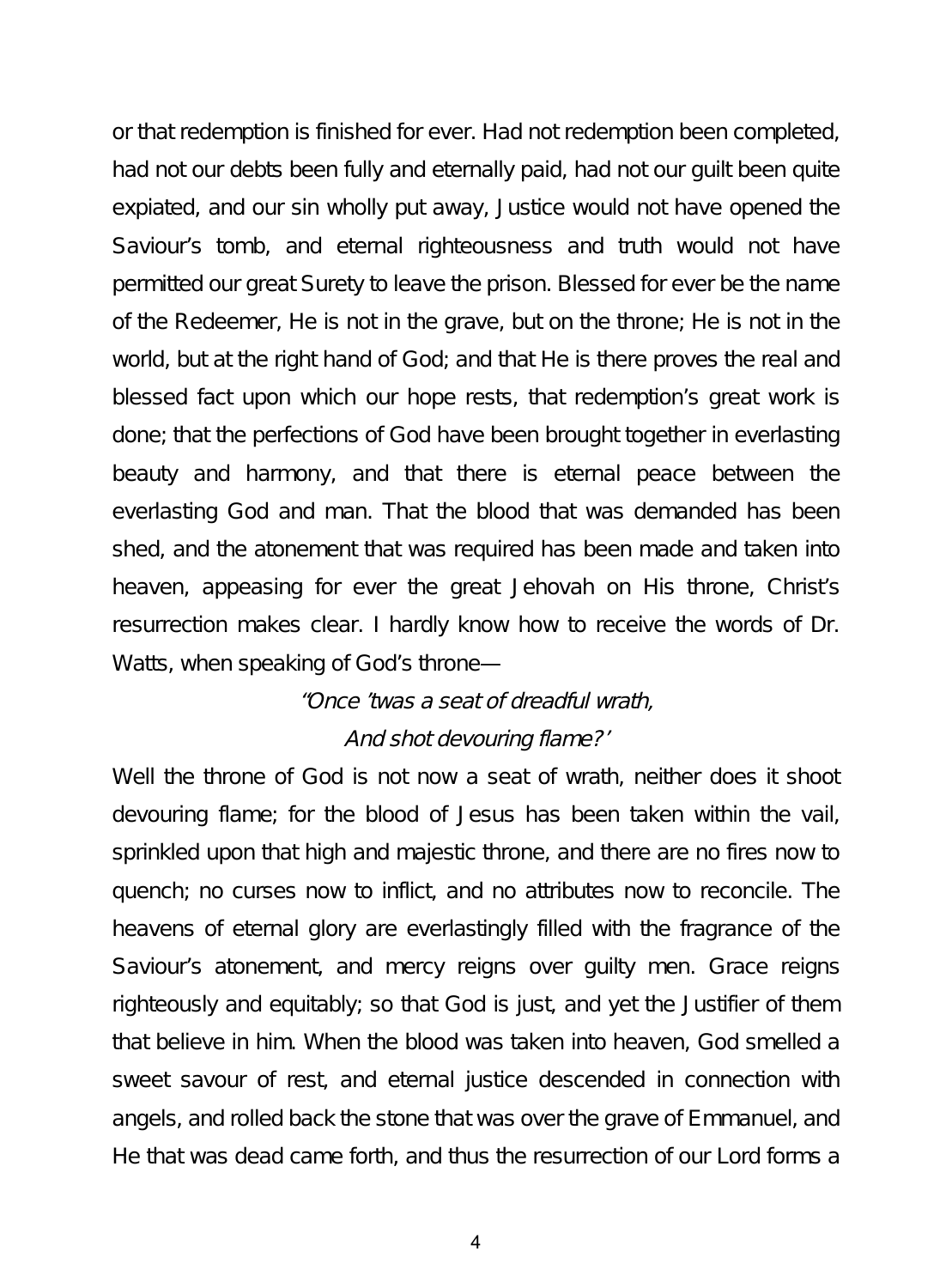part of the foundation of our imperishable hopes. He has left the tomb. This Jesus has God raised up; for His work was done.

Let us look at this subject for a few minutes. His work as a servant was done. He took upon Himself the form of a servant, and engaged to serve His Father by fulfilling His laws and demands, and by accomplishing His purposes; for His work consisted in obeying the law, and making it for ever honorable. Our Lord commenced His work of obedience when He entered the world; for He was made of a woman, made under the law, that He might redeem them that were under the law. He lived for three-and-thirty years under a broken law, and obeyed in the place of transgressors, and as He proceeded with His work He left perfection behind Him, whilst before Him there were guilt and curse. He gave a glory to every precept, or a perfect obedience to every requirement and demand of God, and having reached the end of the precept His cross was set up, and He was nailed to it, where He bore the penalty due to sin, and bowed His head, and said, My work as a Servant is completed; my obedience is perfect and saving. He took His obedience, and presented it to His Father, saying, Father, will it do? And the Father said, I am well pleased with Thee, for Thy righteousness' sake, for Thou hast magnified the law, and made it honorable. And now that same righteousness, as He sits upon the throne, He presents to the guilty, sensible sinner, and says, Sinner, will it do for you? It is My obedient life, and My Father has accepted it with tokens of divine approval—will it do for you? And this righteousness cast upon the guilty, and covering the unclean, induces him to sing—

> "Bold shall <sup>I</sup> stand in that great day, For who anght to my charge shall lay? Fully through Christ absolved <sup>I</sup> am, From sin's tremendous curse and shame."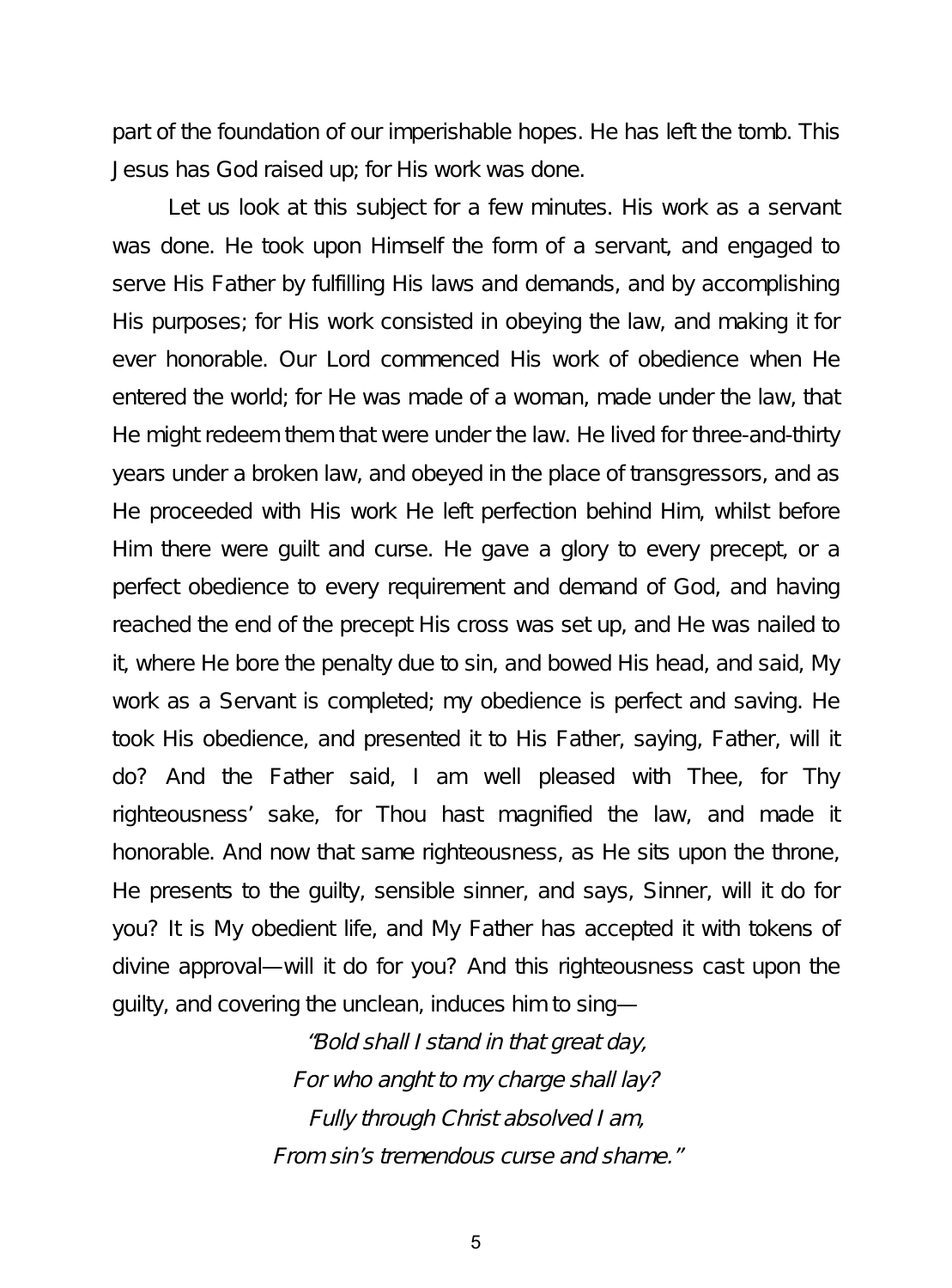Yes, the work of the Redeemer as the Father's Servant is finished. The sufferings of our Lord were penal. He bore every penal woe; swallowed up every penal sorrow, having received every curse. The curse of God is a heavy, fiery, and burning reality. It is hell, and it raged around the suffering person of the Redeemer, as He hung on the accursed tree. As it is written, "Cursed is every one that hangeth on a tree." His precious soul was filled with a sense of wrath, and His precious heart was enveloped in the curses of a broken law. God smote Him as He never smote a being before; for there is not a mere creature that could survive the blow that fell upon the glorious person of God's beloved Son. The damned in hell suffer the curses of the law, but they fall not there upon lost finite creatures as they fell upon our incarnate suffering Saviour. God took all the vials of wrath which had been accumulating from the fall, and emptied them upon the head of His Son, and Jesus lived to receive and to exhaust them all; and when the last drop had been poured out, the Father said, "It is done;" and Christ said, "It is finished," and bowed His head, and gave up the ghost. There are now afflictions for me and for you, but nothing penal has been left by our Lord. Our sufferings are not judgments, but chastisements; they are not curses, but blessings. They do not come from the judicial, but from the parental hand of our God. They do not come from the broken law or the law of works, but from the covenant of eternal grace. They are not intended to appease God, to satisfy justice, or to remove sin; for all that was done by our great Emmanuel, and He that did it all has been raised from the grave. "This Jesus," whom we preach, "hath God raised up, whereof we all are witnesses."

The work of Christ as the Captain of salvation was completed. The world was before Him, with all its blandishments, pleasures, pains, and curses. It was before Him to condemn, and to applaud; but our great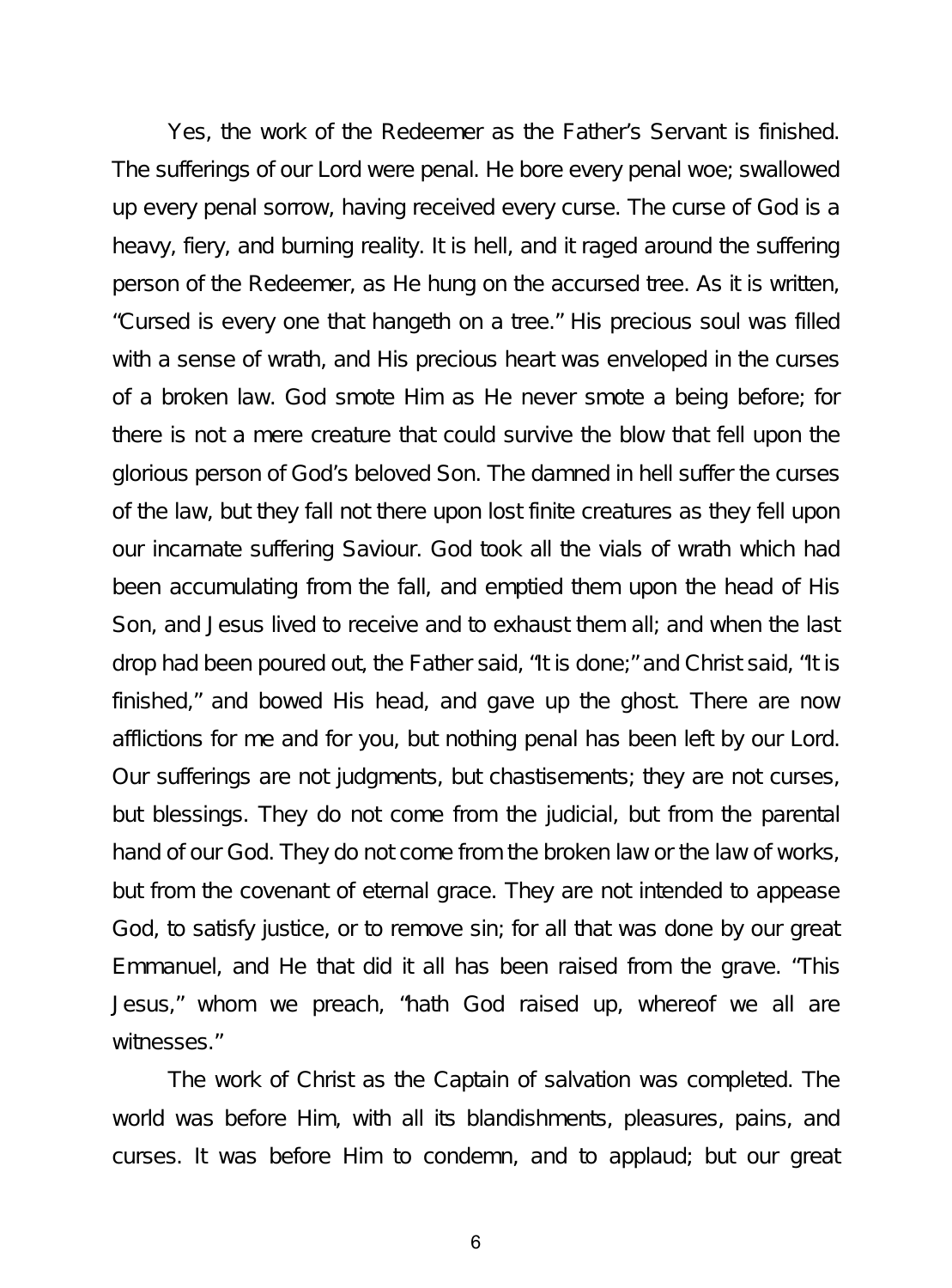Emmanuel was equally dead to its applause, its condemnation, its pleasures, and its pains; and went on conquering and to conquer, in His own great might. Just before He met the last foe, He said to His disciples, "In the world you shall have tribulation," and it will be deep and bitter; for "the time is coming when whosoever killeth you will think that he doeth God service." "But be of good cheer, I have overcome the world." Sometimes our brethren in prayer say, "We are passing through an enemy's land to our heavenly and eternal rest." Dr. Watts was not of that opinion—

# "We're marching through Emmanuel's ground, To fairer worlds on high."

There are enemies in the land; but the land itself belongs to our Lord, the world having been conquered and overcome by Him. It is Christ's property, and He reigns in, and reigns over it, for His beloved people; and hence as the Conqueror of the world He said, "Be of good cheer." You shall have tribulation below, but you shall have peace in Me. And what was Christ's conflict with the devil, during forty days and nights in the wilderness perhaps we shall never know. I would not go too far or too deep into the mystery of temptation; but some of my beloved friends have met the great arch-fiend more than once, and received his arrows, and been tempted by him to doubt almost everything. You have been tempted to doubt the existence of almost everything recorded in the Bible, and to doubt the existence of beings whose character is described there. Have not vile thoughts, abominable feelings and heart- polluting ideas swarmed in your minds, and have you not under such circumstances been filled with terror, and shaken as an aspen leaf ! Oh what were the temptations that surrounded and enveloped the great Captain of our salvation ! The devil invented all he could invent, and forged every arrow that he could forge, and hurled all at the Lord of life and glory. But, bless His name! it is said that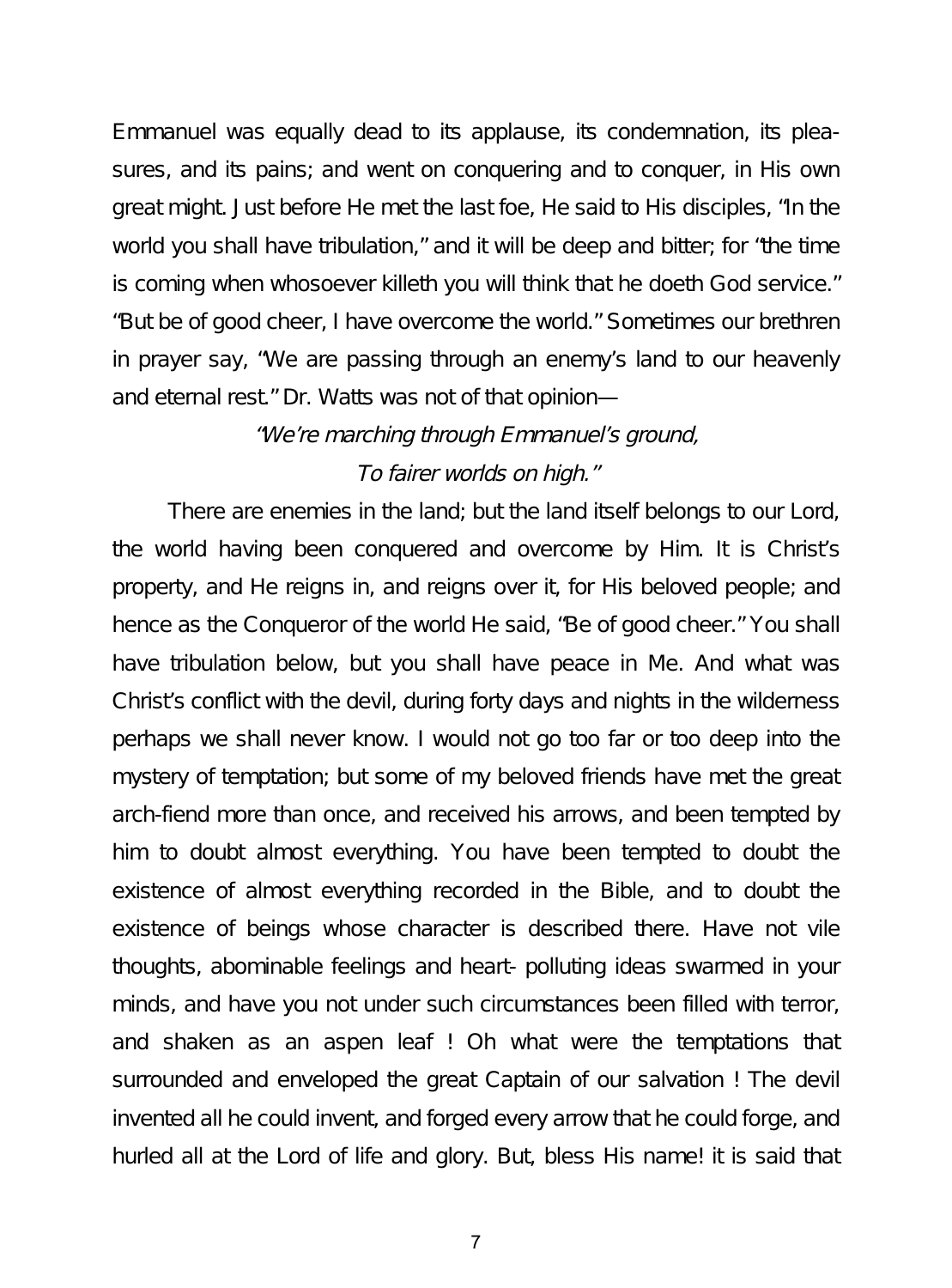"when the devil had ended all the temptations he departed from him for a season;" and our Lord came forth unstained, uninjured, and undamaged. Satan's temptations on that occasion were as the way of a ship in the sea, or as the way of a serpent on the rock. The Rock of Ages was there, and the old serpent crawled about Him, and had it been possible would have injected his filth into His glorious person; but the Redeemer was untarnished by it all. His work as a Conqueror was completed, and hence He was raised from the dead. But He had another foe to meet, and that was death, with its ten thousand stings: for "He, by the grace of God, tasted death for every man." I wish I could enter deeply into the fact that our blessed Redeemer bore all the terrors of death that were due to our transgression. What it is to die we do not yet know, and what it is to die for sin and under the burden of guilt we cannot tell; but our Lord met death with all its stings, and tasted it for everyone that shall sing His glorious praises in heaven. And when the sting of death was quite extracted, and death itself was wholly conquered; then our Lord bowed His head, and gave up the ghost; and because the world, and the devil and death were all vanquished at His feet, having lost their power, the Father raised Him from the dead. And, lastly, his work as a priestly Saviour was completed. As the great High Priest of our profession. He offered Himself without spot to God, and having expiated and put away our guilt, and appeased the eternal Jehovah, He has entered within the veil, there to appear in the presence of God for us. The resurrection of our Lord is a proof of the fact that salvation is a finished work. If it were not, the resurrection of Jesus would have been impossible. He is not in the grave; He is risen, and we rejoice.

In the second place His resurrection is a sweet pledge of ours. It is a proof of the completion of Christ's work, and a pledge of the resurrection of His people. He died as a common person, I mean as the Head and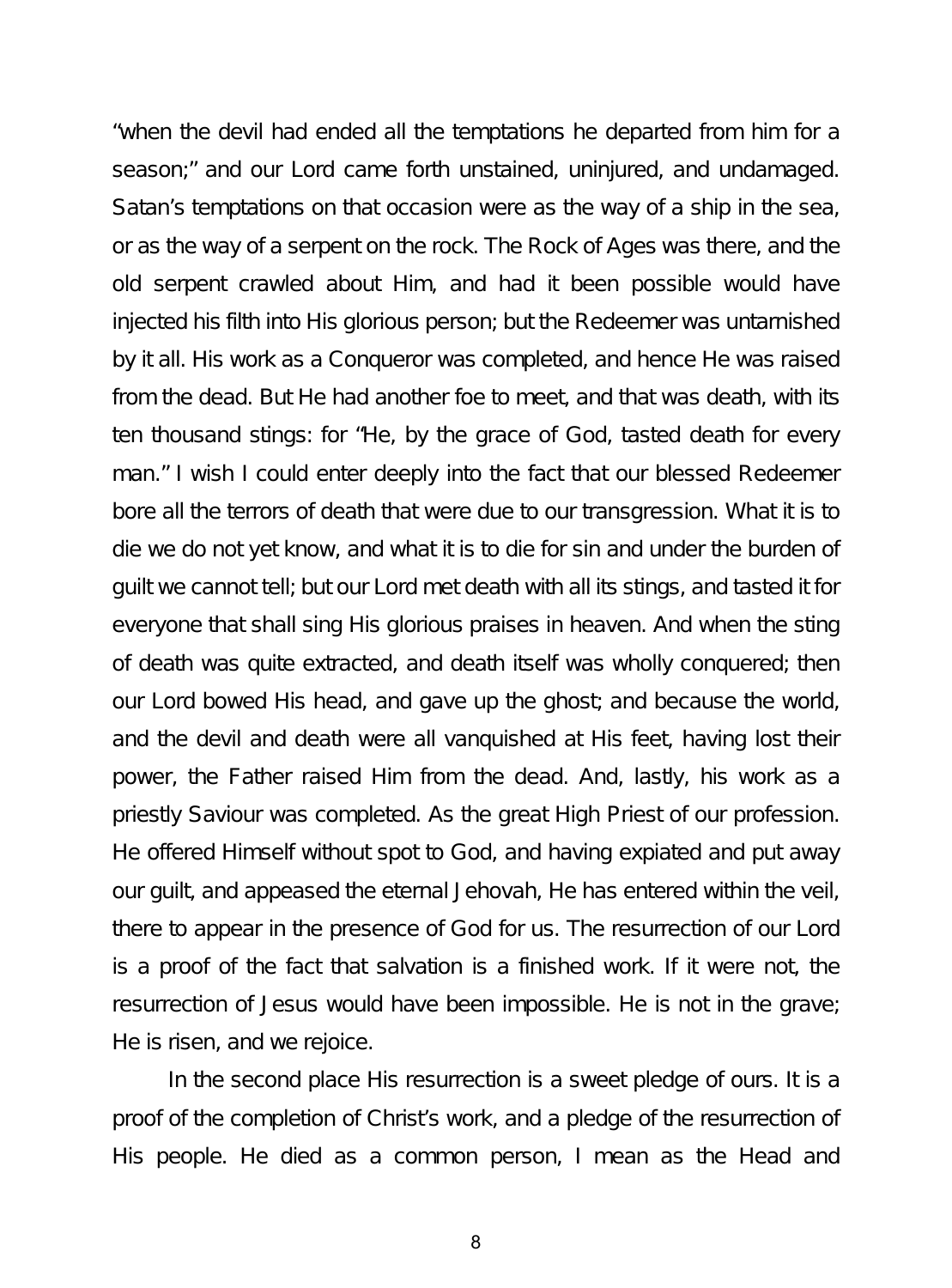Representative of the church. He was buried as a common person, and not as an isolated individual, and in this capacity He rose from the dead. When He came out of the grave He represented all His beloved people, and inasmuch as He who is the resurrection and the life, and also the great Head of the church is now living on high, where He is His members must also be for ever. Our union to Jesus requires our resurrection, I have sometimes had some serious, and I trust profitable thoughts, whilst speaking over the remains of some of the saints of God. The grave is not a pleasant place to look into; but when we view it in connection with the Lord Jesus, we feel there is mercy connected with our death and burial, and our rest in our dusty beds. As surely as the body of our Lord is in heaven, so surely will all the bodies of His people be raised from the dead. And what a wondrous sight will be seen at the last day, when every grave will be opened, and countless millions of ransomed beings will lift up their heads in the dust, and be drawn out of their graves; for their Lord is the resurrection and the life. He will communicate new life to the dust now sleeping in the grave, and by His almighty power raise every ransomed body, and form and fashion it like unto His own glorious body, when it shall be caught up to meet Himself in the air, and so shall it be for ever with the Lord. Beloved friends, we shall see and meet our friends again. The eyes of Job, which saw his three or four friends, shall see his descending Lord, for himself, and behold Him, and not another. Since death is inevitable, and we are certainly going to the grave, and must become dust again, oh how pleasing and sweet is the fact that the day is coming when death shall be swallowed up in victory! The blood of the Lamb demands our resurrection. It speaketh better things than the blood of Abel, and among its other demands it requires the glorification of our bodies. I have sometimes made observations here and elsewhere in relation to the bodies of the saints, some of whom I have heard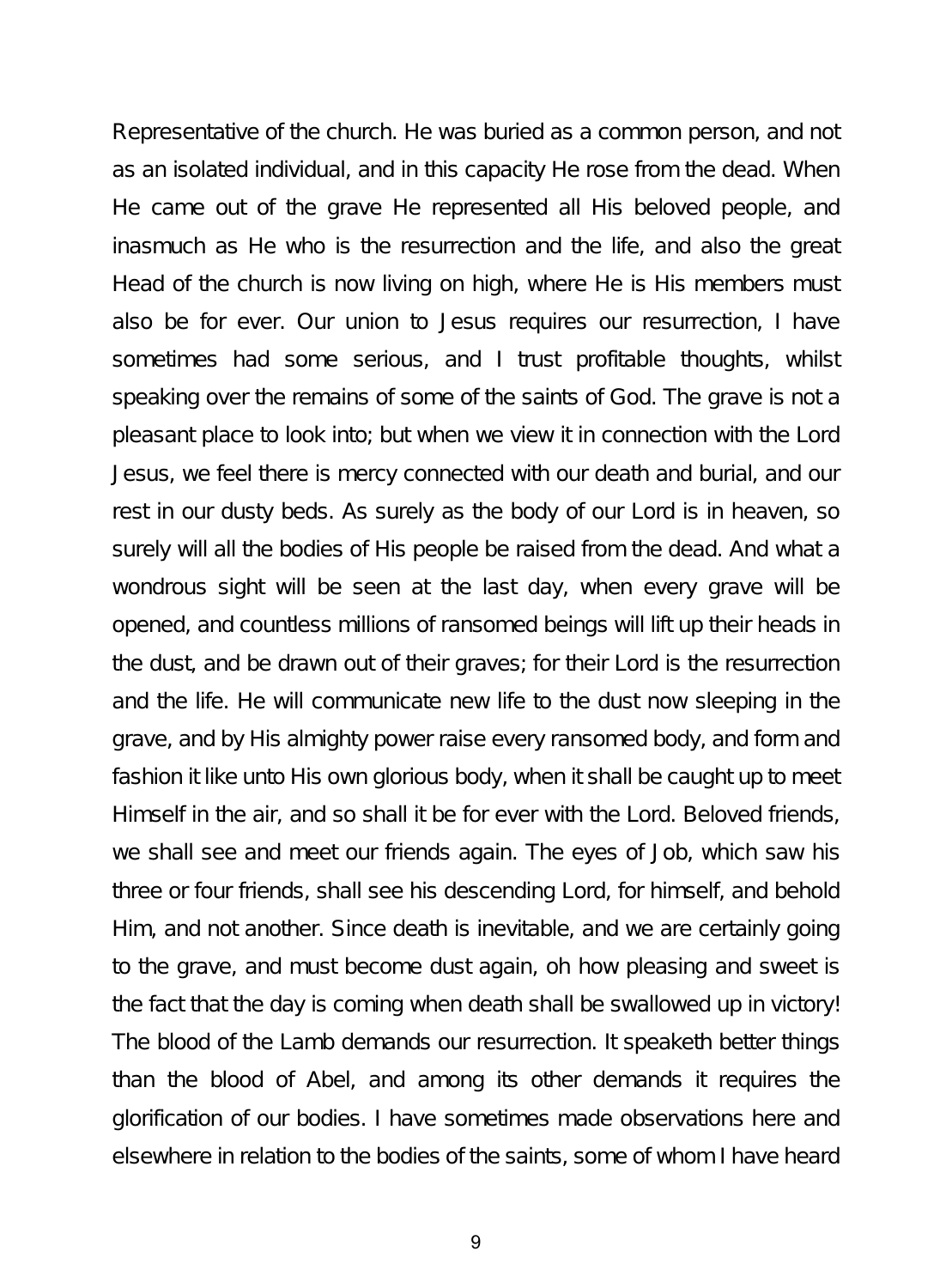speak as I have thought very improperly and un-scripturally concerning their bodies. If our souls, they have said, get to heaven, and enter into rest, we care not what becomes of our bodies. But your Lord cares for them, and has made himself responsible for their resurrection. He is to present your bodies at the last day, before the glory of God's presence. They are purchased property, they are the temples of the Holy Ghost. The body of Jesus was raised, and the bodies of His people cannot be allowed to remain in the tomb. A sweet pledge is the resurrection of Jesus, of the resurrection of His people.

Lastly, with regard to the resurrection of Christ—it is the pattern of the resurrection of His people. The minds of the saints are conformed in some measure to Jesus Christ in this world. He is holy; so are they. He is spiritual; so are they. He was filled with the Holy Ghost; and they possess a measure of the same Spirit. The life of Jesus is in every saint; and every saint is a Christian, because Christ is formed in him the hope of eternal glory. But our bodies, beloved friends, are to undergo a change similar, perhaps, to that which our minds passed through in regeneration. I have no authority for saying that the Holy Ghost will regenerate our bodies, but the resurrection of the body will, in some measure resemble the regeneration of the mind. Now the body is a burden to the mind. "The spirit is willing, but the flesh is weak." We sometimes experience considerable difficulty in bringing our bodies up to the sanctuary, and when they are there they frequently burden our souls. There is drowsiness, and a want of liveliness and buoyancy which interfere with our spiritual worship and comfort. Soon our bodies will be spiritual, like the glorious body of the Lord Jesus, and when He has put if I may so speak, the last touch to His work by raising us from the grave, and making us completely like Himself,—what shall we be, and how shall we appear ? Brethren, "it doth not yet appear what we shall be; but we know that when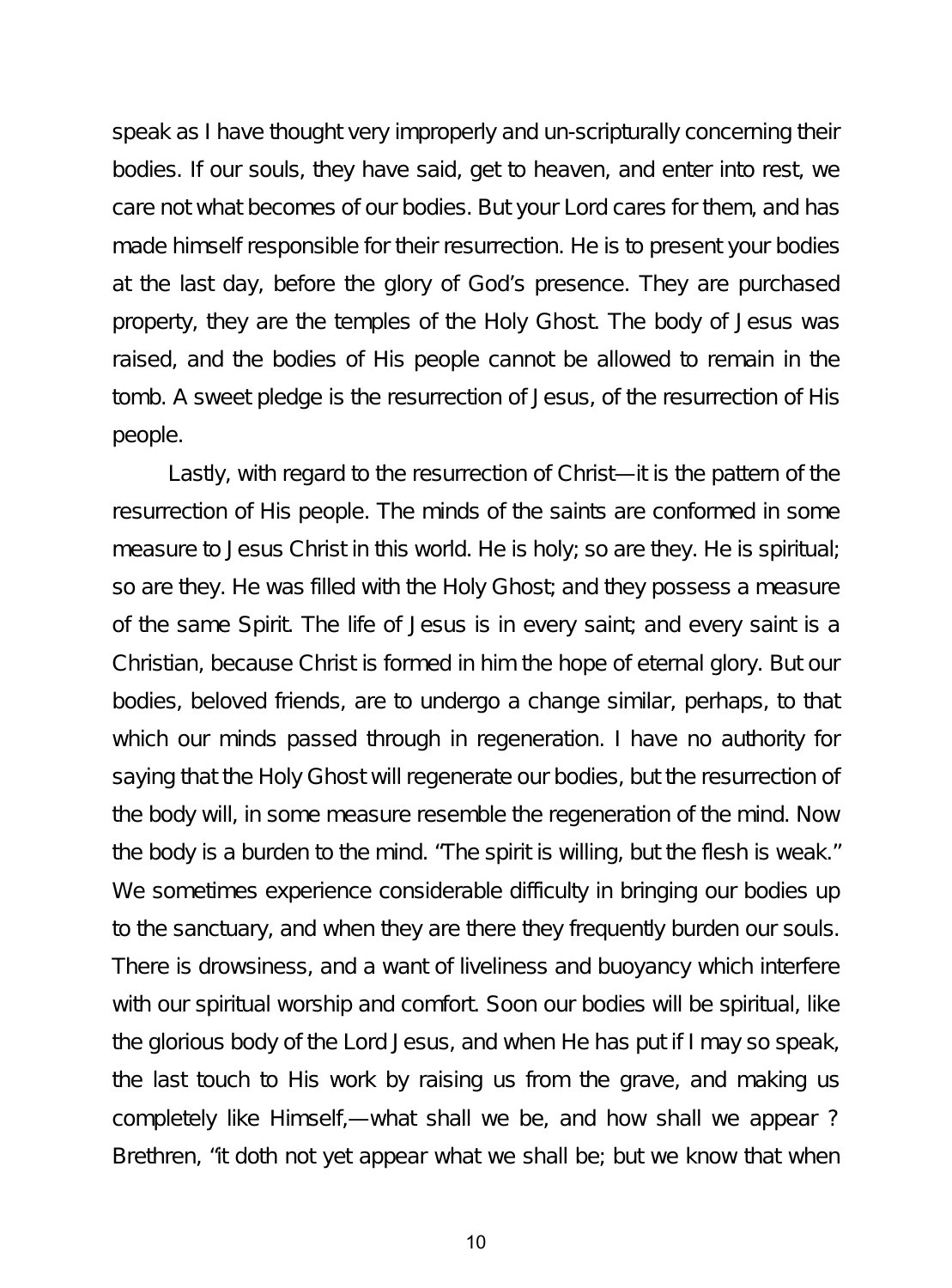He shall appear, we shall be like Him, for we shall see Him as He is." Eternity will never, like time, cause infirmities and defects upon our parts and powers. Immortal youth and vigor, and strength, and buoyancy, and spirituality will characterize the persons of all the people of God. "This Jesus hath God raised up." And the fact that He did so proves the completeness of our redemption, supplies a pledge of our perfection, and is a pattern of our resurrection.

Let us notice in the second place, one or two facts in connection with the exaltation of Jesus. "Therefore, being by the right hand of God exalted," it was necessary that our Lord should be honored for His work, and His exaltation is the glorious reward of His sufferings. He entered heaven justly and righteously, having a right to do so, in consequence of His own personal worth and merit. We enter behind Him in His name, and in dependence on His worth and merit. He leaned and rested, and depended on Himself alone. He lifted up His head with confidence and joy when He reached the portals of eternal glory, and, conscious of His own worth and worthiness, He went up to the right hand of God. Divine justice seated Him on the throne of honor, and put upon His head the many crowns which now adorn His brow, for He is worthy to sit there; and worthy to receive all the ascriptions of praise and glory which are presented to Him. He is the only worthy one in that glorious world. Gabriel never speaks of worth or worthiness, and the saints that are glorified have no thought of personal worthiness; but our Lord is conscious of the fact that He is worthy to sit, and live, and reign over all, for ever and ever. He is rewarded for His work with a seat at the right hand of God.

> "His work for ever is complete, For ever undisturbed His seat; Myriads of angels round Him fly,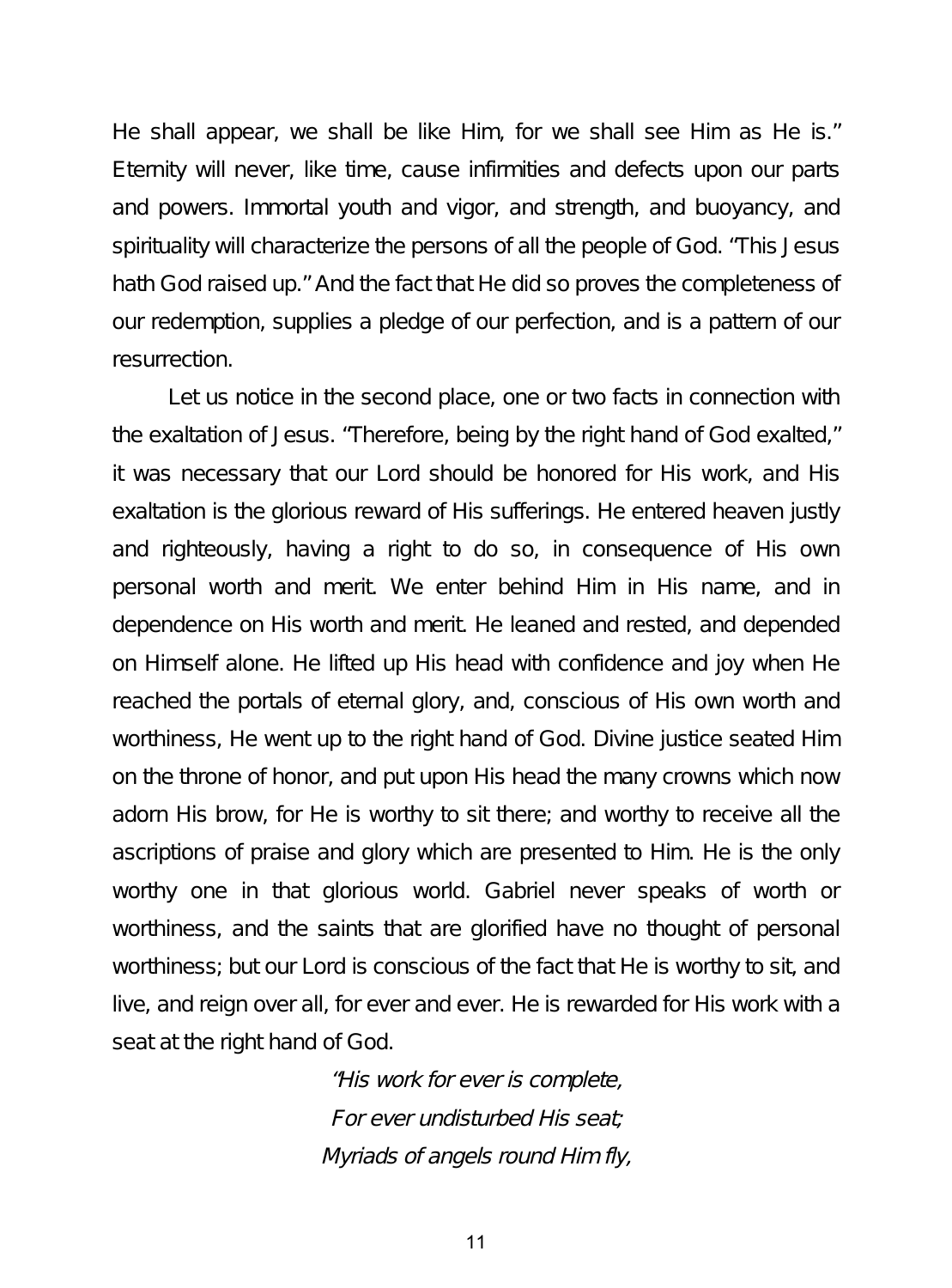#### And sing His well-gained victory."

"They brought His chariot from above To bear Him to His throne; Clapped their triumphant wings, and cried, 'The glorious work is done"

And who is it that sits at the right hand of the Majesty on high? The Lord that died for us? Flesh of our flesh, and bone of our bone. He is our Brother. If when we were in trouble we had a brother in a high place that could and would help us, what hope and confidence that fact would inspire us with. O friends, eternity is before us, and we have immortal minds to be saved from sin, and carried through all our trials and troubles here. Our Brother is on the throne, our Jesus is Lord of all; God has exalted Him at His own right hand, and He reigns over all. John saw a book in the hands of Him that sat on the throne, and heard a voice saying, "Who is worthy to take it, and to open the seals thereof! Of all that John saw, not one in heaven, or on earth, or under the earth could open the book. John wept, and one said to him, "Weep not; for the Lion of the tribe of Judah hath prevailed to open the book, and to loose the seals thereof." And John looked, and saw a Lamb in the midst of the throne, as it had been slain, who took the book out of the hand of the Father. And what is He doing now? Why, the book of God's purposes is before this exalted Lord, who holds the reins of universal dominion in His hand, and

> "Here He exalts neglected worms To sceptres and <sup>a</sup> crown; And there the following page He turns, And treads the monarch down."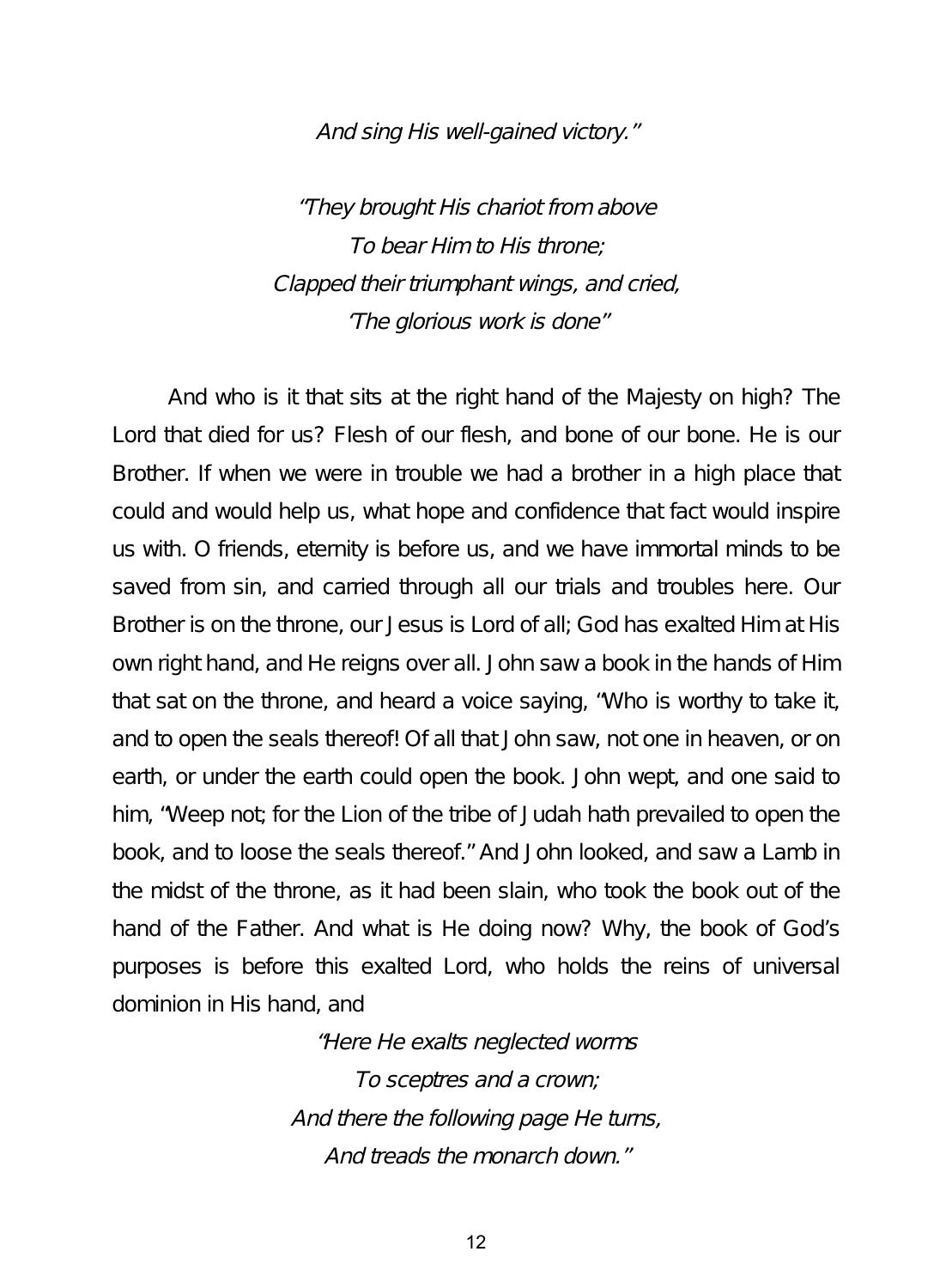As a minister preaches, this exalted One drops his grace into the hearts of sinners and saints, regenerating the former and edifying the latter, proving that he is Lord of all. Whilst all this is being done, there are hundreds of saints on their dying beds, not far from their home of glory; and He that sits on the throne attends to all their wants, and sees them safely through. Our exalted Lord is receiving those for whom He died, helping them on their way to the heavenly home, is present with them in their last moments, and meets them at the threshold of glory, to welcome them to their everlasting home and rest. He is exalted at the right hand of God. There is not a world, but what is His, nor a devil but what He controls, nor an event but what He influences. The circumstances of our life He connects together in a way that is worthy of Himself. That which is casual, and called an accident, He controls and manages.

### "My life's minutest circumstance

### Is governed by His eye."

He that is your Lord was the "man of sorrows, and acquainted with grief." It is divinely right that He should sit on that high throne, and manage all the affairs of the universe. But that is not all. He is the object of eternal worship. He that is exalted above all blessing and praise represents Deity, and is Himself the eternal God. How great is the mystery of godliness! We do not expect to see three divided persons in heaven, certainly not as painters represent the Trinity—the Bather as an old man, the Son as a young man, and the Holy Ghost as a dove. Oh how prone people are to canalize eternal things, and even Jehovah and His character.

> "The God shines gracious through the man, And sheds sweet glories on them all."

The Lamb of God embodies Deity, and all the perfections and attributes of Jehovah. Thus all the inhabitants of heaven fall before our exalted